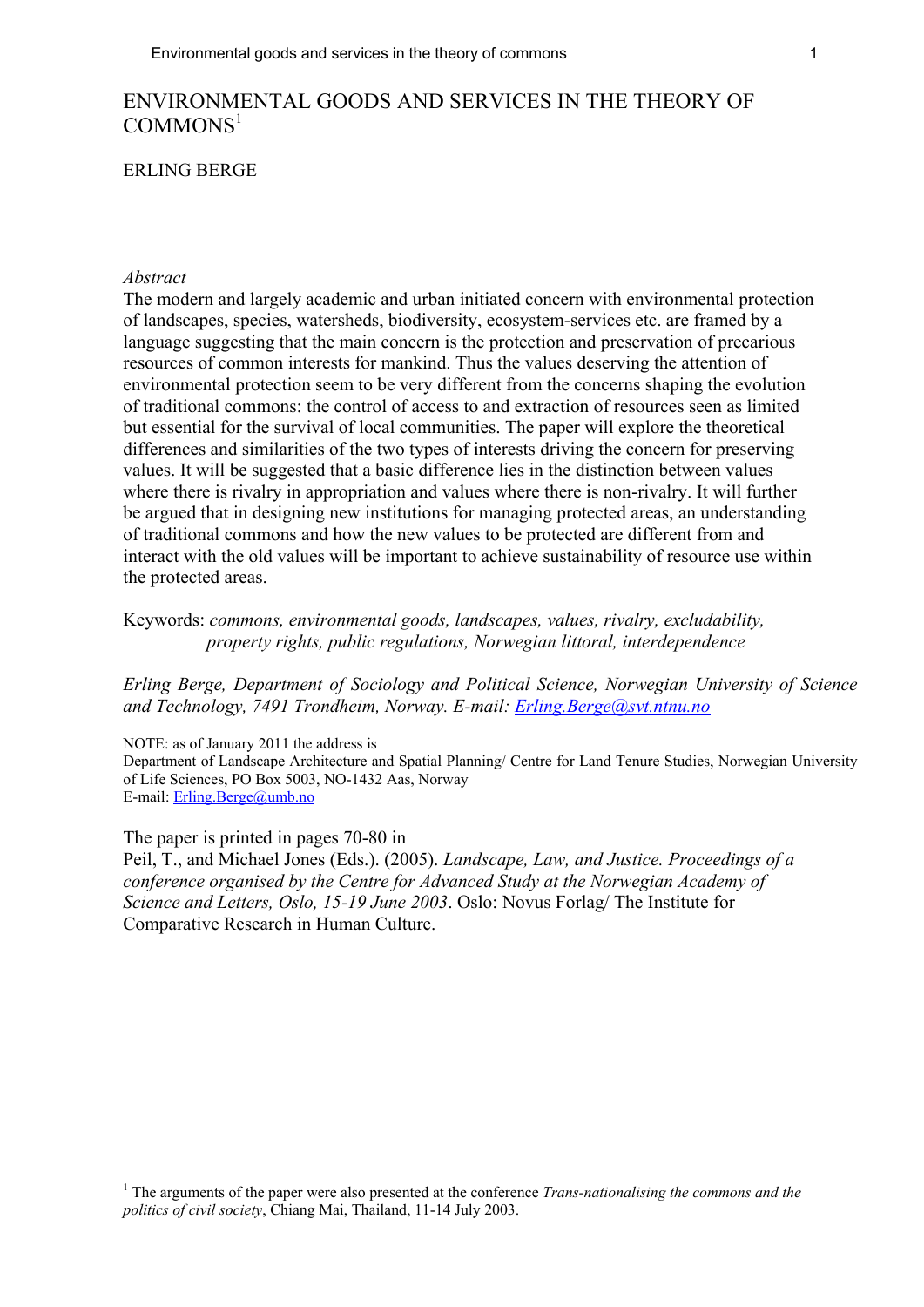### **INTRODUCTION**

The modern, largely academic and urban initiated concern with environmental protection of landscapes, species, watersheds, biodiversity, ecosystem-services etc. are framed by a language suggesting that the main concern is the protection and preservation of precarious resources of common interests for mankind. Thus the values deserving the attention of environmental protection seem to be very different from the concerns shaping the evolution of traditional commons: the control of access to and extraction of resources seen as limited but essential for the survival of local communities.

With a few notable exceptions (e.g. Bromley 1991 & Yandle 1997) environmental protection and management of common resources are not discussed together. The economic theory of environmental problems and policies is usually discussed as a problem of allocating responsibility for externalities (Baumol & Oates 1988, Devlin & Grafton 1998, Sandmo 2000). The environmental problem is described as consisting of the misuse of a resource currently being in the public domain with open access. The solution is seen to be either imposition of appropriate taxes for matching the use of the resource to its capacity, or it is seen as a problem of privatisation, to allocate private property rights to the resource in order to achieve the internalisation of externalities. However, in recent treatments of 'Environmental Economics and Policy' (e.g. Kolstad 2000, Tietenberg 2001) the discussion of property rights is expanded to common property and property rights have become a central concept in the discussion.

The legal discussions of environmental protection are more concerned with balancing rights and duties, but have a very noticeable emphasis on the manufacturing of products.<sup>2</sup> Its modern form originates with the need to control toxic and hazardous waste, but have come to encompass all sorts of public interventions to protect bits and pieces of our natural environment, including the much older tradition of protecting particular wilderness areas (Buck 1996, Weale et al. 2000). Other approaches to the environment-society relations, including studies of the cultural and material processes involved (Beck 1986, Murphy 1994, Smith 1999), would seem to be even further from the theory of the commons.

The present paper will argue that the current theory of commons might easily be expanded to environmental goods and services. This will facilitate the discussion of the interactions and interdependencies between the resources of the traditional commons and the goods and services that are the goal of environmental protection. As environmental protection expands into the preservations of values perceived in man made landscapes, the interaction between particular usages of wilderness resources and the particular landscape values become critical. Looking at both kinds of values in a common theoretical framework may facilitate both kinds of resource management. For the present discussion we will talk about old and new commons.

### OLD AND NEW COMMONS

 $\overline{a}$ 

The old commons of North-Western Europe, whether conceived of as lands or rights, are remnants of the pre-medieval land use system where significant use rights were held jointly by the local population and managed by their customs<sup>3</sup>. Access to and use of the commons

<sup>&</sup>lt;sup>2</sup> The cycle of resources from extraction to recovery is a natural one, but the law's approach to it is curious. Law generally uses a light hand as resources are taken out of the environment. It uses a heavy hand as resources are manufactured into products' concludes Breen (1993, 70).

 $3$  In English jurisprudence rights of commons were said to be rights to remove something of material value from lands owned by somebody else. These rights were called *profits-à-prendre* rights. Some of these rights are of ancient origin and are said to be inalienable (appendant) from the dominant tenement (the commoner's land). Others, usually of more recent origin, were seen as alienable (appurtenant) from the commoner's land. Some could be attached to a particular person, in which case it was alienable (a right held 'in gross'), see Simpson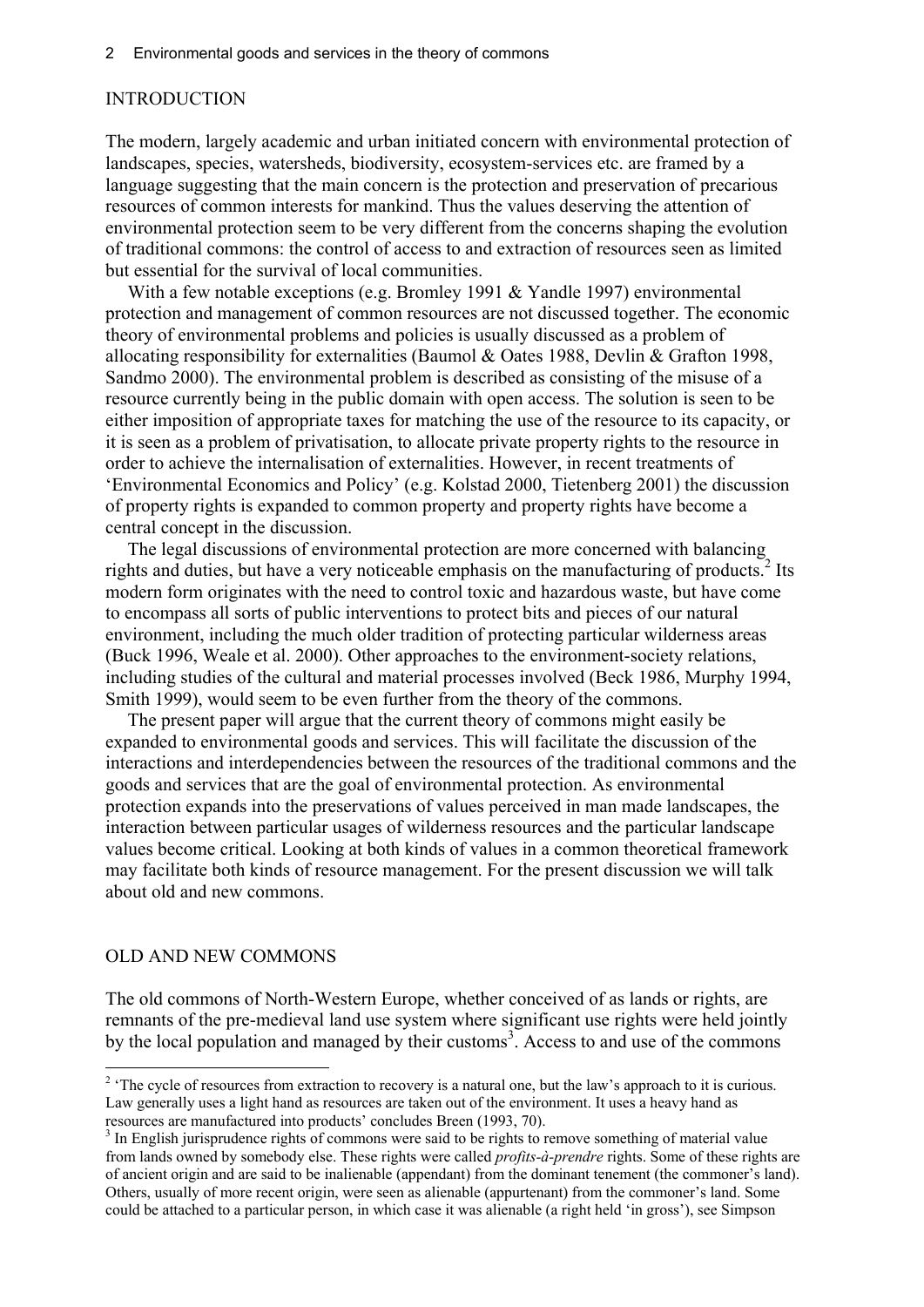were significant additions to the outcome of privately held lands, often yielding goods it would be difficult or unprofitable to provide on privately held lands. The landscapes that grew out of this system by way of privatisation, particular usages, and diversification of control are today highly valued and considered both precarious and in need of protection. Today we can see the old commons as highly sophisticated forms of property rights with a social and political dynamic very different from what we might call ordinary individual private property.

One important fact needs to be emphasised from the start of this discussion: there is every reason to suppose that a particular landscape (seen as a culturally and socially delimited area) may hold several and possibly all of the mentioned goods and services, old as well as new. There is nothing remarkable in this except that it means many special interest groups have to co-exist within the same landscape, and it will be taken for granted that every interest group wants its special interests safeguarded. Those with interests in the old resources are protected by property rights. Those concerned with the new resources have turned to the state to get regulations protecting their interests. The remarkable thing is that they often have gotten, at least partly such special regulations without much consideration of the possible interactions and interdependencies there might be among the various resources of the regulated area.

In traditional commons the reasons for keeping some resource as common property are numerous:

- $\triangleright$  If there is enough for all with access to the resource there is no reason to incur the costs of enforcing property rights.
- $\triangleright$  If access to a resource is essential for the survival of a family it would be seen as unjust to deny anyone access to a minimum level of the resources.
- $\triangleright$  If traditional societies see that there is safety in numbers, maximising the number of people imply resource access for every member of the community.
- $\triangleright$  If there are technical difficulties of excluding particular persons form access to a resource, keeping it in common may be the only feasible way of managing it.

Thus, commons abound both in European history and in contemporary 'traditional societies'. In Europe a situation with multiple stakeholders within a common area have since medieval times and until the dominium plenum tradition of property rights became dominant been handled as if the person or group of persons with the highest interest in a particular resource had been awarded property rights to it, and access to legal remedies to sort out the points of conflict with other groups. The fact that different resources within an area had different owners, sometimes with conflicting interests, required a common organisation. The feudal system gave the territorial aspect an advantage that translated into ownership of the ground in the early modern state. The advantage of the ownership of the ground was extended to its ultimate end in the privatisation of the commons, the enclosure. Unifying the property rights to the resources within fixed boundaries internalised many conflicts leaving only the externalities suffered by neighbours and the questions of justice in relations to those excluded from the land.

But the simple situation (the fee simple) was of course too good to last. New problems appeared as new, environmental goods and services were 'discovered'. Instead of the multiplicity of property rights relations of the old commons, a separate sphere of environmental regulations was created, either ignoring old property rights or consciously overruling them. Today the fight is about the relative standing of the different regulations. Which bureaucracy is best able to promote its interests?

<u>.</u>

<sup>1986, 111-3,</sup> and Lawson & Rudden 1982, 127-36). Exactly the same definition will cover what in Norway is called 'commons' ("*almenning"*). But for the theoretical discussion and for the empirical realities around the world this definition is too restricted. For the purposes here 'commons' is defined as any area where a suitably delimited group of people, the commoners have legitimate rights to harvest of its resources or goods.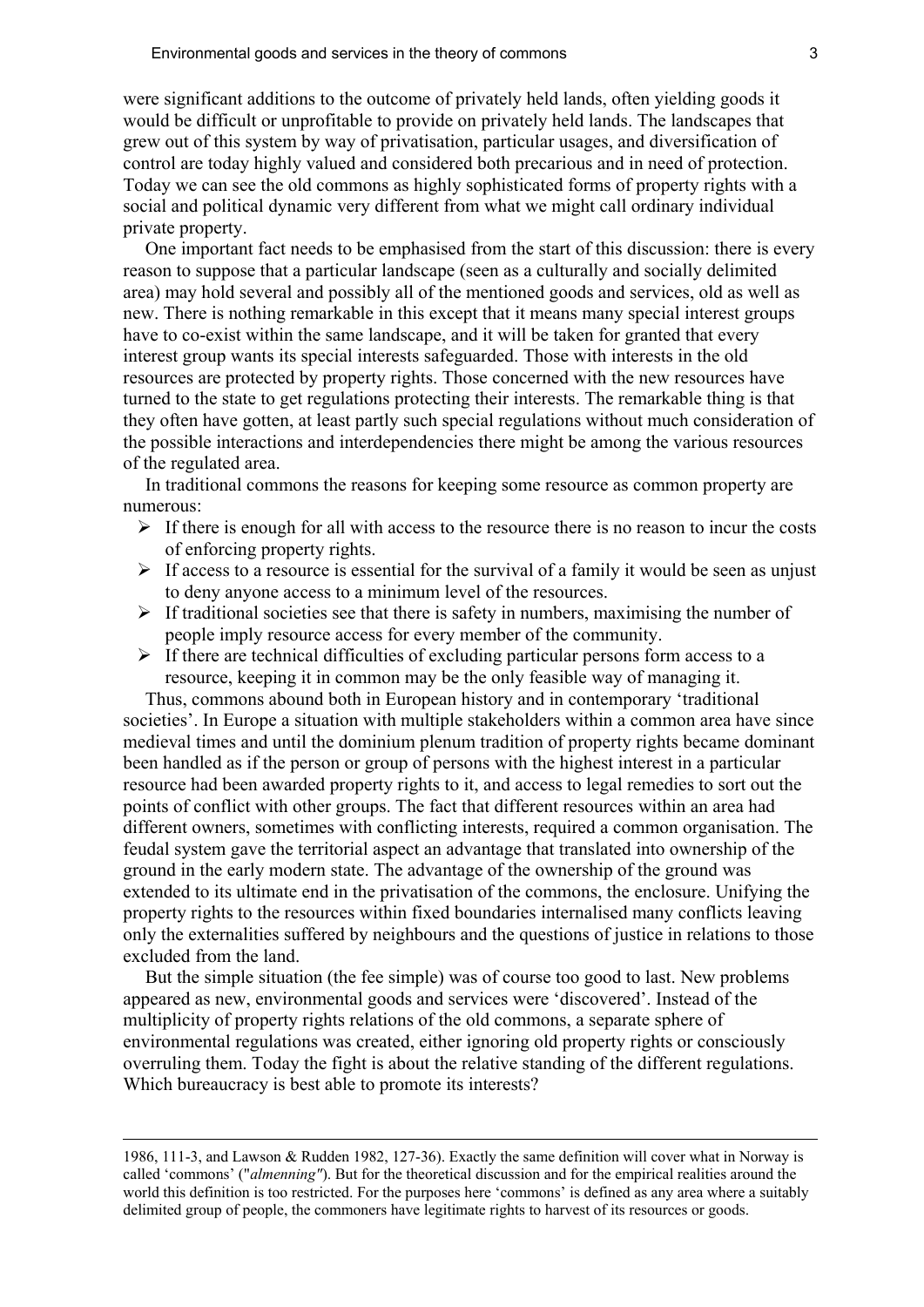### 4 Environmental goods and services in the theory of commons

However, the societal dynamic threatening the old landscapes are often associated with the powers inherent in the recently (historically speaking) established *dominium plenum* private property regime. As urban society has matured and learned more about the goods and services provided by natural ecosystems in their various stages, a new concern about their management has emerged. The goods and services provided by nature and valued by urban society are in some ways very different from the goods and services valued by rural society and the owners of the old style commons. But in other ways they are similar. The goal of today's management concerns are the same: sustainability of resources and a just distribution of the benefits.

# COMPARING RESOURCES OF OLD AND NEW COMMONS

Table 1 gives examples of resources found in the traditional commons and resources in need of environmental protection.

#### Table 1

 $\overline{a}$ 

Examples of resources, goods and services, identified with traditional commons and environmental protection

| Resources of traditional commons                   | Environmental goods and services                                                                                          |  |  |
|----------------------------------------------------|---------------------------------------------------------------------------------------------------------------------------|--|--|
| Timber, Pasture                                    | Environment as sink for pollution (including carbon sequestration)                                                        |  |  |
| Game, Fish                                         | Recreation (landscapes as settings for non-work activities, routes for<br>transition)                                     |  |  |
| Windfalls, Dead Wood                               | Museum landscapes (protected areas <sup>5</sup> with scientific values,<br>landscapes of historic interest <sup>6</sup> ) |  |  |
| Shrubs, Herbs, Fruits, Resin                       | Symbolic values (landscape elements as vessels for local and<br>national cultural identities, heritage sites)             |  |  |
| Fungi, Vines, Lichen, and Epiphytes                | Biodiversity (ecosystems, species, genes, information and existence<br>values)                                            |  |  |
| Insects, Honey                                     | Watershed protection (flood control, fresh water supply)                                                                  |  |  |
| Peat, Soil,                                        | Disaster mitigation (landslides and avalanches)                                                                           |  |  |
| Minerals <sup>4</sup> (clay, sand, gravel, stones) | Local soil and climate management (soil erosion, wind chill, water<br>runoff, air quality)                                |  |  |
| Water<br>$\cdot$                                   | .                                                                                                                         |  |  |

We can simplify Table 1 by focusing on the kind of motivations that sustains human activity within the landscape on the one hand, and, on the other, what level of human activity is

<sup>&</sup>lt;sup>4</sup> In Norway, the allocation of rights to metals and minerals with a specific weight of five and above (with a few exceptions) are independent of land ownership as determined by special legislation: Mining Act of 30 June 1972 No70.

<sup>&</sup>lt;sup>5</sup> IUCN promotes 6 Protected Area management categories (IUCN 1994). Recreation is included in the categories. However, it is interesting to note the absence of items like historical monuments or symbolic significance of landscapes or elements associated with landscapes. Presumably this is taken care of by the World Heritage Committee (see note below). The 6 categories are: 1) Strict Nature Reserve/Wilderness Area; 2) National Park; 3) Natural Monument; 4) Habitat/Species Management Area; 5) Protected Landscape/Seascape; 6) Managed Resource Protected Area.

<sup>&</sup>lt;sup>6</sup> The Convention Concerning the Protection of the World Cultural and Natural Heritage was adopted by the General Conference of UNESCO in 1972. The goal of the Convention is to identify and protect the world's natural and cultural heritage considered to be of 'outstanding universal value'. The Convention creates a list of sites, 'the World Heritage List', made up of natural, cultural, and mixed sites and cultural landscapes (http://www.iucn.org/themes/wcpa/wheritage/wheritageindex.htm).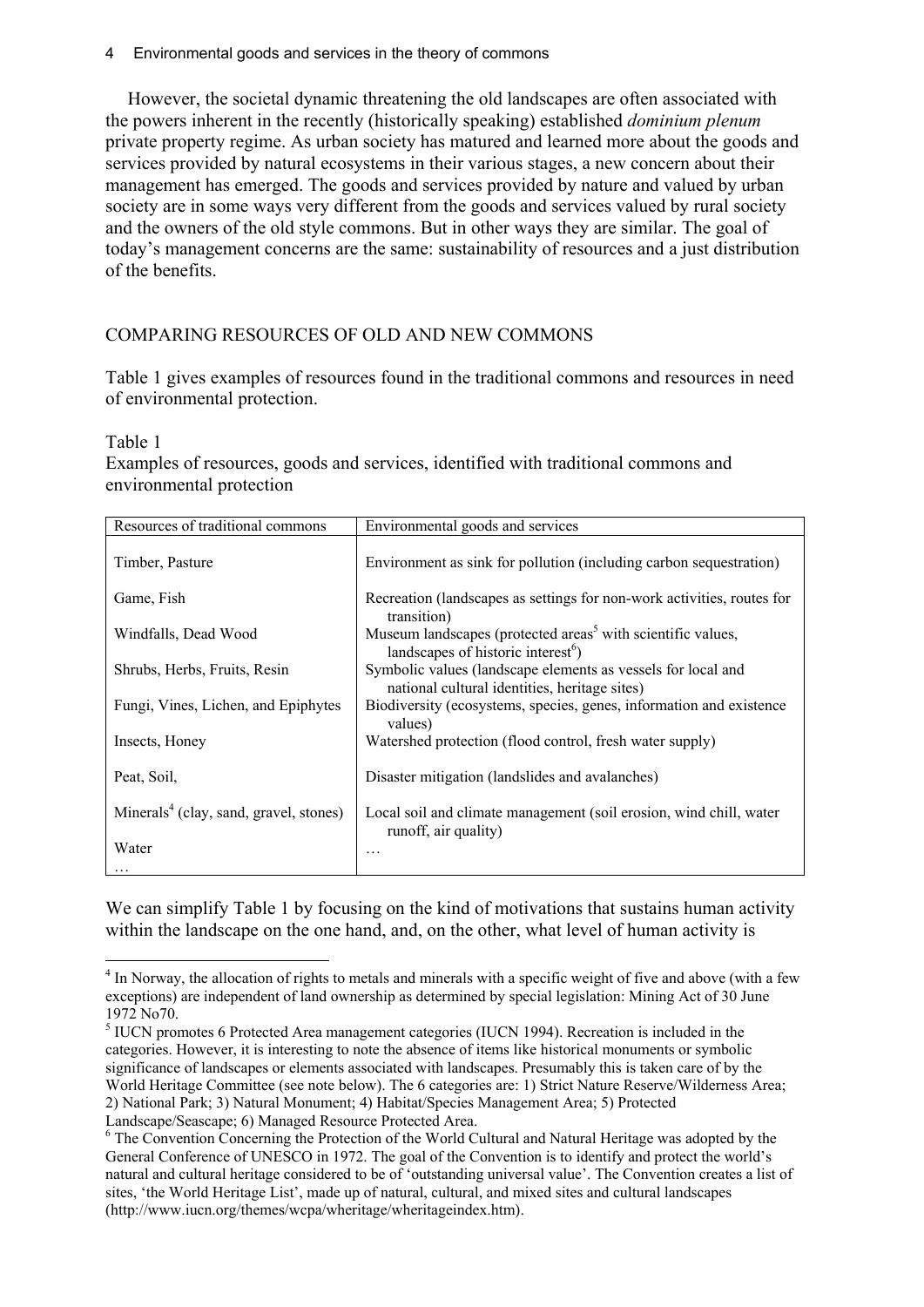required to maintain the landscape. In Table 2, the resources of traditional commons fall within the group where the landscape requires sustained human activity and products, in principle, can be exported. The new environmental goods and services are of three different types.

### Table 2

Types of goods and services according to human goals and level of human activity within the same landscape (see below for derivation of Table).

|                    | Landscape that require sustained        | Landscape that require almost no       |
|--------------------|-----------------------------------------|----------------------------------------|
|                    | human activity                          | human activity                         |
| Landscape produces | Agricultural area                       | Protected areas type I                 |
| for export         | Agriculture, forestry, other extractive | Ecosystem services, sink for pollution |
|                    | activity                                |                                        |
| Landscape produces | Recreation area:                        | Protected areas type II:               |
| for consumption    | Recreation (all types) Museum           | Existence values: wilderness,          |
|                    | functions, heritage symbols, scientific | ecosystems, biodiversity               |
|                    | knowledge, experience of biodiversity   |                                        |

Looking closer at the resources of agricultural areas and protected areas of type I (where the products of the landscape can be exported) we note the following characteristics:

- $\triangleright$  In general the goods derived from these resources are subtractable (private or CPR) goods).
- $\triangleright$  In a commons the right to enjoy the traditional goods are independent of ownership of the ground. This does not preclude that the commoners may own the ground themselves. But also the right to enjoy ecosystem services (or suffer environmental pollution) is independent of the property rights to the ecosystem.
- $\triangleright$  The problems of equitable distribution of the goods and of ecological sustainability of the resources are the main management problems.

Recreation areas and protected areas of type II (where the goods produced by the landscape cannot be exported) have important differences in characteristics.

- $\triangleright$  The environmental goods and services are non-subtractable (public or club goods).
- $\triangleright$  Rights to enjoy these goods are independent of ownership of ground. This does not preclude that the state (or other public bodies) may own the ground over which policy is instituted. If private bodies own the ground, the environmental policy will introduce outside interests in the management of private lands where such interests have not existed. The multiplicity of particular stakeholder interests in the management of lands is reintroduced.
- $\triangleright$  The main management problem is to get compliance with regulations, including the compliance of the stakeholders in the traditional commons.

### THEORY OF THE COMMONS

Property rights give rules of behaviour, rules of how non-owners shall behave relative to owners, and how owners shall behave relative to non-owners. Property rights can be distinguished from other rights in that they give the holder the maximum of security of tenure and legitimacy of possession a society can afford. In many societies this maximum protection is rather small scale and local, based on customary rules and practice and not enforced by state authorities. Individuals, and collectives as well as the state can legitimately hold property rights to valuable goods and services.

The theory of the commons tries to explain why collectives rather than individuals or the state hold property rights to natural resources and goods. Thus the key point of entry is the group of people holding rights together as a group. Some of the main problems discussed are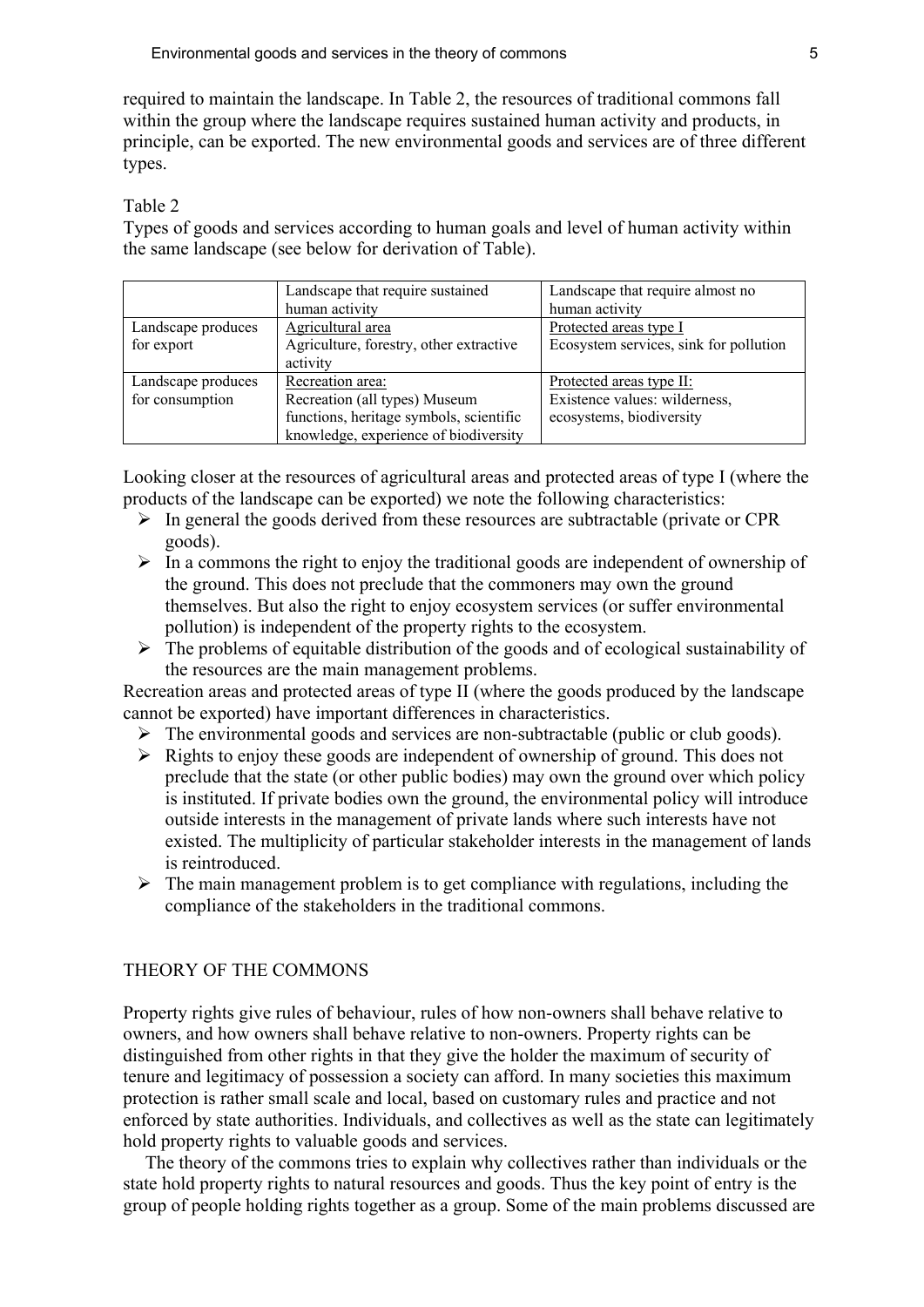'Why do they hold as a group and not individually? How is it possible to hold as a group without destroying the resource? ('The tragedy of the commons'-debate.) Do groups manage resources better or worse than individuals?' Such questions lead into some of the core problems of social science: the problems of motivation, the problems of cooperation or collective action, the problems of self-governance, and of good governance.

It is a moot point whether there is *one* theory of the commons. At present it seems best to describe the situation as several more general theories applied to the problem of governing the use of resources that are or could have been held in common (meaning resources that are, or ought to be enjoyed by several people rather than only one).

### *Types of goods*

The values and goals seen in nature can be reinterpreted in terms of the kinds of goods perceived to inhere in land and renewable resources. These goods can usefully be described as being of four types: private goods, common pool goods, club goods, and public goods.

# Table 3

 $\overline{a}$ 

Typology of goods

|                  | Appropriators/use |                             |  |
|------------------|-------------------|-----------------------------|--|
|                  | rs are:           |                             |  |
| Resource is      |                   | Excludable   Non-excludable |  |
| Subtractable     |                   | PRIVATE COMMON              |  |
|                  |                   | POOL                        |  |
| Non-subtractable |                   | <b>PUBLIC</b>               |  |

*Source: adapted from Ostrom & Ostrom 1977.* 

A resource is subtractable if harvesting or appropriating from the resource by one owner/stakeholder diminishes the amount available for another. The use of 'private' and 'public' as labels of goods should not be confounded with the same labels used about stakeholders. Used about goods they are labels denoting an analytical characteristic of a good important for the collective action problems experienced by stakeholders wanting to coordinate their goals. Assuming open access to a common pool resource or free entry or exit from a club, one important implication, following from the typology, is a distinction between two types of appropriator-generated externalities affecting other stakeholders. They are most clearly seen in common pool resources with open access and club resources with unrestricted entry and exit.

An activity generates an externality if there is a material consequence for stakeholders not taking part in the activities generating the consequence. In common pool resources the externality is of the queuing type (first come, first served). Queuing causes competition among appropriators and distribution problems between those first in the queue and those last, but does not affect the utility of the good appropriated. Management has to consider the equity in the assignment of slots in the queue in relation to the finite volume of the flow of resource units.

In club goods the externality is cumulatively affected by the last stakeholder to enter or exit the club and will through a crowding (or thinning) process affect the utility of the good for all members of the club (the last drop causing the overflow or the last tread to break

<sup>&</sup>lt;sup>7</sup> 'A club is a voluntary group deriving mutual benefit from sharing one or more of the following: Production costs, the members' characteristics (e.g. members' scholarly activities in learned societies), or a good characterised by excludable benefits' (Cornes & Sandler 1986, 24). To this last item I would add to 'excludable 'but non-rival' benefits'. Thus not all clubs need to be based on club goods in the sense used here. But all club goods can give occasion for the creation of a self-governed club just as common pool goods can give occasion for a self-governed commons.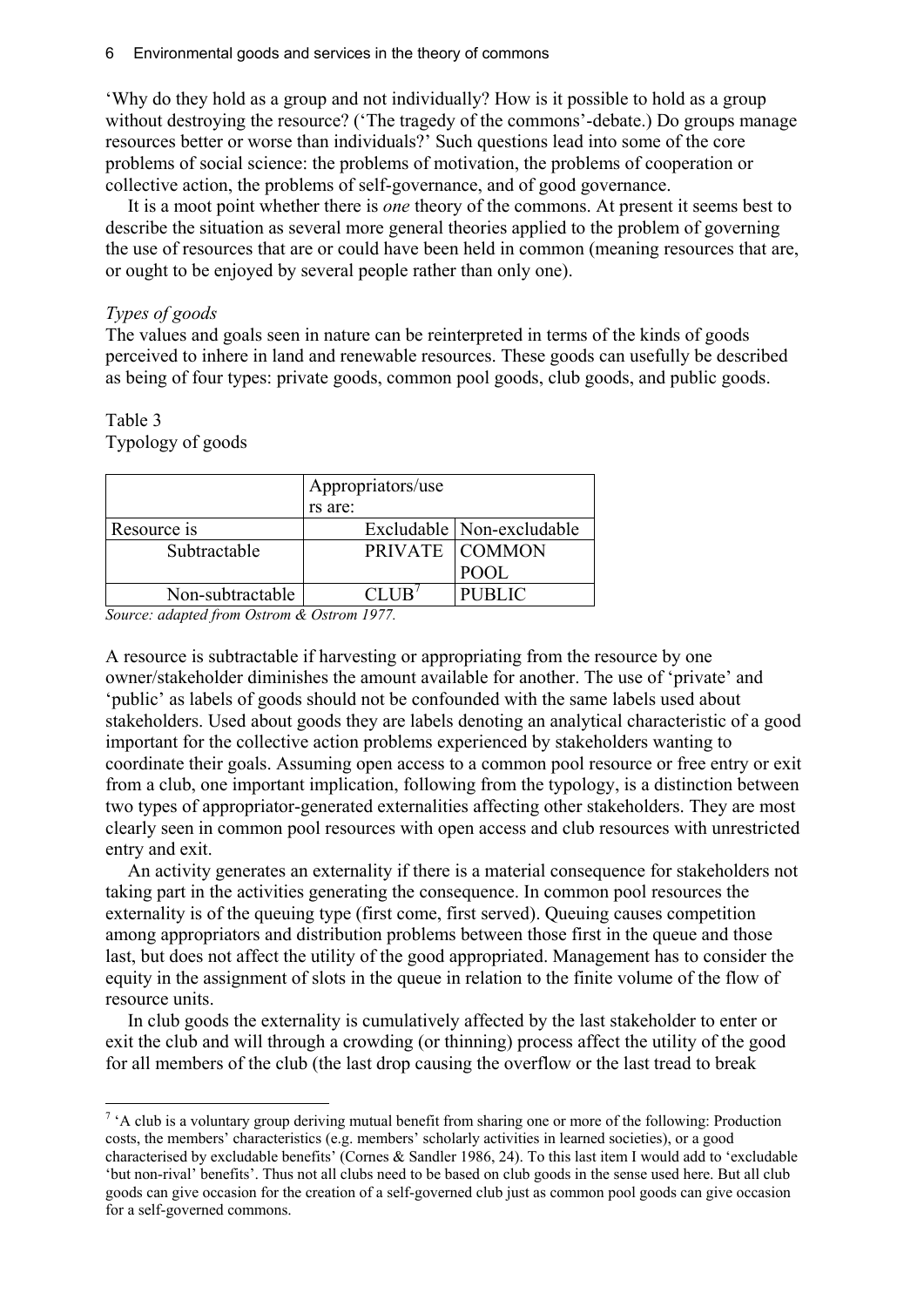causing the collapse). This type of externality produces distribution problems in relation to non-members and causes threshold effects in the utility of the good. Management can preserve the utility of the good by setting the number of club members to something under the threshold (if overuse is the problem) or over the threshold (if the service level depends on a certain minimum number). But also equity problems between members and nonmembers have to be addressed. Positive externalities from the preservation of some club good, such as watershed protection or preservation of biodiversity are often considered public goods. Distributional and management challenges arise from the discrepancy between costs borne by resource managers and the benefits enjoyed by others ('free riders'). The concepts of rivalry/non-rivalry for benefits and exclusion/non-exclusion of beneficiary applied to landscapes give us four types of goods generated by the means of the landscape (Table 4).

#### Table 4

Four types goods generated by the means of the landscape.

|                                                    | Appropriator or producer necessary<br>(beneficiary excludable)                                               | Appropriator or producer not necessary<br>(beneficiary non-excludable)                     |
|----------------------------------------------------|--------------------------------------------------------------------------------------------------------------|--------------------------------------------------------------------------------------------|
| Rivalry for<br><b>benefits</b><br>(subtractable)   | Landscape produces goods or services<br>for export by sustained human activity                               | 3)<br>Landscape produces goods or services for<br>export without human activity            |
| Non-rivalry for<br>benefits (non-<br>subtractable) | $\mathbf{2}$<br>Landscape produces goods or services<br>for local consumption by sustained<br>human activity | 4)<br>Landscape produces goods or services for<br>local consumption without human activity |

Based on the classification of goods it would seem reasonable to conclude that there ought to be systematic differences among the 4 types of land use areas labelled

- Agricultural area: mostly private goods: agriculture, forestry, other extractive activity.
- Recreation area: mostly club goods: all types of recreation, landscapes used for information or experiences such as museum, heritage, scientific knowledge, experiences of biodiversity.
- $\triangleright$  Protected areas type I: mostly common pool goods: ecosystem services; sink for pollution.
- $\triangleright$  Protected areas type II: mostly public goods such as elements of nature with existence value: wilderness, ecosystems, biodiversity.

### THE CASE OF PUBLIC ACCESS TO THE NORWEGIAN LITTORAL

Since 1965 we have had an open political and cultural struggle between two powerful groups both interested in using the seashore for recreational purposes: the landowners and all the rest of the population interested in access to the shore areas. Every summer we get a new chapter in the saga of the struggle for control of access to the coastal areas of Norway. People valuing the coastal landscape want to walk along the shore, picnic and bathe, they also want to land their boats and do the same.

Landowners that hold title to a parcel of the coast and value the coastal landscape will want to build cabins close to the sea, quays for their boats, and in general be left alone with their picnicking and bathing. The number of owners relative to non-owners is fairly low. But still in certain densely populated parts of Norway the owners occupy most of the coast. Many of the non-owning people experience the access to the coastal landscape to be difficult, and of less value for recreation than it might have been if there were fewer owners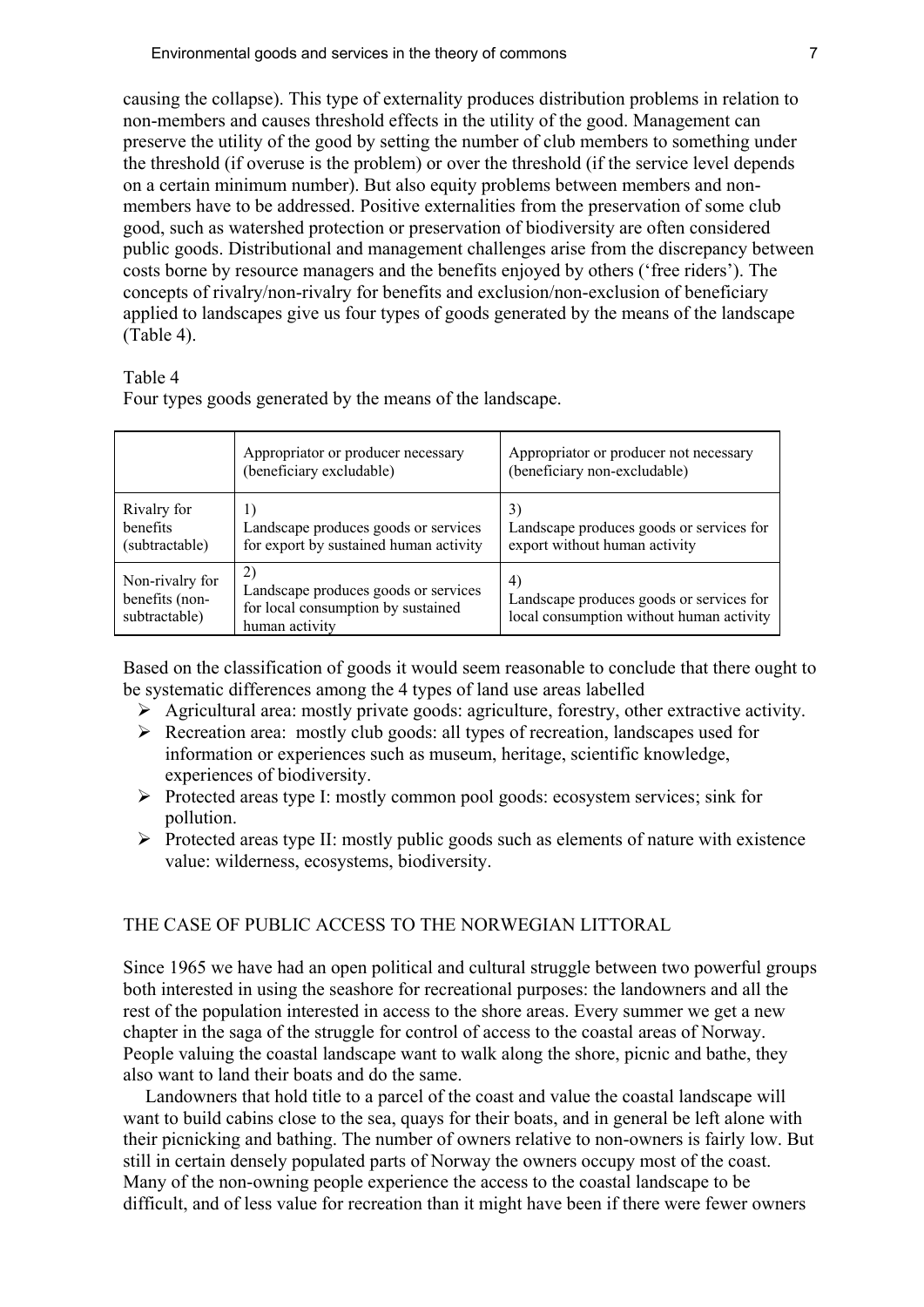using the shore. The owners experiencing the non-owning stakeholders feel invaded. In some areas – notably in the Oslo fjord littoral – these two groups of stakeholders have come to clash. The fight is framed as a political struggle around the coastal planning legislation.

## *The historical basis of the conflict*

The two groups of stakeholders in the littoral, the landowners and those exercising their right of access are based on two long traditions defining their customary and legitimate rights. Traditionally private property reach into the water to the shelf of the shore or as far out under water as to a dept of two meters measured at ebb tide. The tradition of open access to nonarable lands ("*allemannsretten"*) gives the public access to the coast where such access is seen as unproblematic for the landowner. The customary rights are in both cases formalized in statutory law. For private property rights there are many acts, but its strongest defence may in this case be based on custom and habit. The public right of access is formalized in the *Act on outdoor recreation* (28 June 1957, No 16). This act secures access for all people to non-arable lands provided suitable observance of owner interests. Thus we can in the littoral of Norway observe two old and well-entrenched institutions in direct conflict.

## *A theoretical interpretation of the conflict*

The problems of the use of the littoral can be described as being a result of crowding. In the club of seashore stakeholders, the landowners have filled up the locality to a threshold where their combined activity generates club type externalities for the rest of the group of stakeholders. The approach of this threshold was felt early on in central parts of the country. Already in 1965 an interim act on building along the coast was enacted. This was replaced in 1971 by the *Act on planning in coast and mountain areas* (10 December 1971, No 103). Current regulations are included in the 1985 Act on planning and building<sup>8</sup>. The problem is that the effect seems to be small to non-existent. Why should it be so difficult to stop building close to the shore? We may note that:

1. Private property rights to the shore area have a long tradition, and unlike the Anglo-Saxon world it reaches into the sea. Some landowners erect physical hurdles making access difficult.

2. Non-owners acknowledge the status of private property also along the shore and can overcome the signals of private property to enjoy access to the shore only with difficulty. Often the difficulty lies in the perception and interpretation of physical implements as signals of private property and a concomitant unease of trespassing at least personal cultural boundaries of appropriate behaviour. The customary rights of open access do not apply close to houses.

3. Along most of the Norwegian coast the crowding is negligible and the municipal practice of allowing buildings have no great consequences locally. The local social pressure towards another use of the littoral is low. Thus the political understanding of the problem is very unevenly distributed across the electorate. The group representing the general public in the crowded parts of the littoral may not have the clout to institute a stricter enforcement since it according to current legislation will have to apply across the whole country.

### *Discussion*

 $\overline{a}$ 

Let us sum up the theoretical implications of what we have said:

Recreation in nature is a club good.

Utility is excludable and non-rival but subject to crowding effects (thresholds). Maintaining a club with thresholds requires gatekeepers (landowners and cultural norms).

<sup>8</sup> Act of 14 June 1985, No 77: §17-2 prohibits building along the shores of Norway up to 100 m measured horizontally from the high tide mark, except where approved land use plans exist.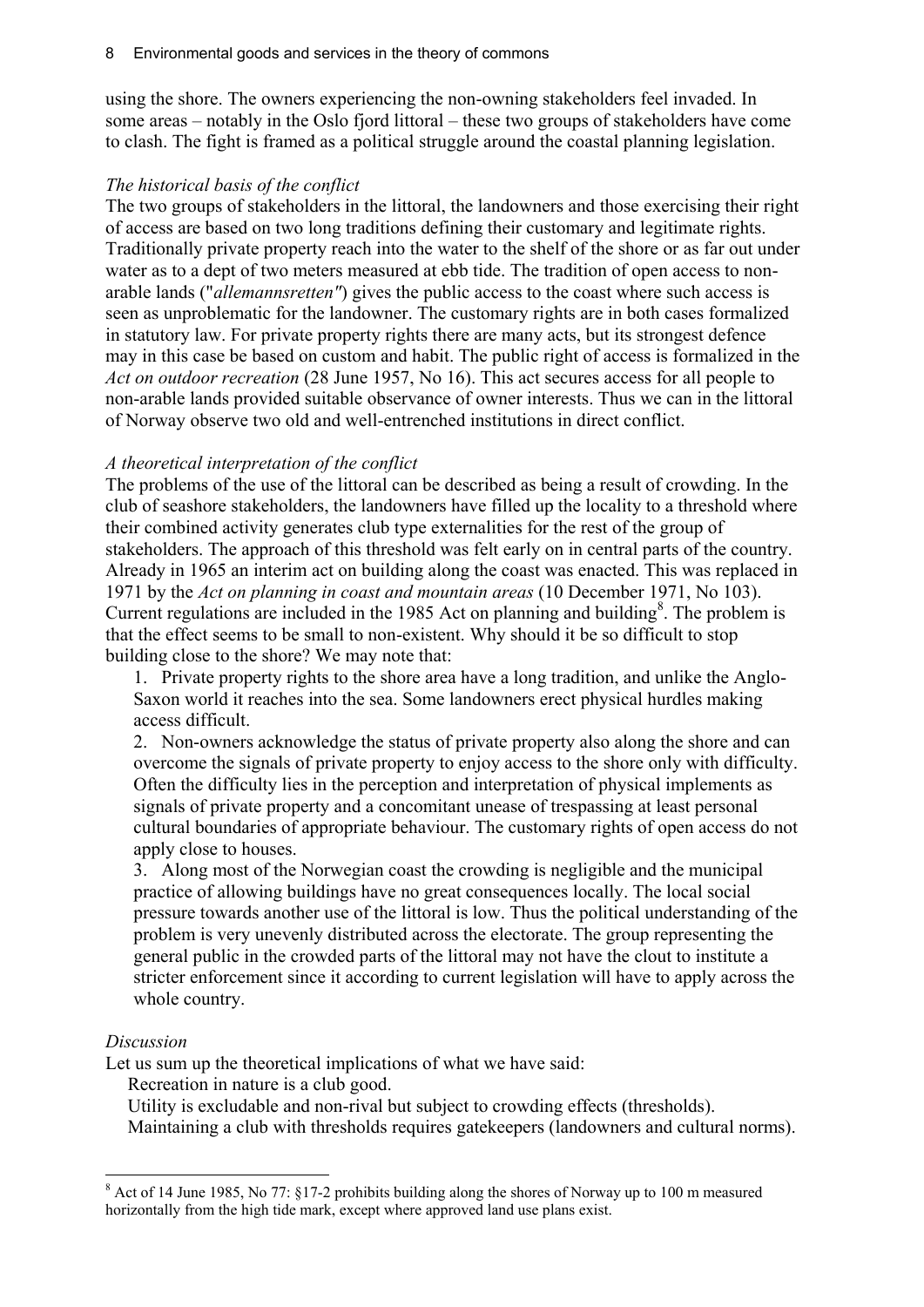We are all potential members of the recreation club in the coastal zone. Much of our coastline is not accessible at all except by looking from a boat on a nice day. Here we may say that nature keeps all out. Only a small fraction of our coastline is well suited as a recreational landscape. Where entry is possible either by boat or on foot both public regulations and cultural mechanisms take hold.

The general rules governing the usage of the littoral are today the same everywhere, but they are of course applied according to the precepts of the bureaucrat working in the municipality. One might reasonably guess that most of them will apply the cultural standards of private property in judging what is reasonable in each case. If one can determine specific values for the thresholds, one might use them to improve on planning and regulation of local governance by making decisions dependent on the value of the degree of crowding relative to the thresholds for suitable sections of the coast.

Public regulations are always founded upon a system of behavioural norms and informal institutions. For club goods we can conceive of these mechanisms as gatekeepers whose task it is to protect the utility derived from access to the club. Since the public regulations evidently do not work the control is left to the informal institutions, and we may ask who has the power to create gates and how do those arriving at the gate react to its presence?

In so far as a gate controlling a recreational club needs some kind of physical presence near the club area the power to create it resides with the landowner. The landowner may in theory need permission from public authorities but this requirement does not have a strong cultural foundation or a strong public enforcement. Few landowners seem to feel bad about putting up the kind of physical implements that most people will interpret as a gate.

Thus the control of access has two aspects to it, the construction of the gate and the perception and interpretation of the gate. Landowners put up physical implements that they know other people will see as hurdles, discouraging access. Against these hurdles stand our feelings about the right to access to the littoral both by boat and on foot. Now, which type of hurdle is most important? Local municipal authorities listed ca 6000 physical hurdles along the coast of Østfold (Table 5).

| Annexes to cabins: |     | Flag pole:             | 280 |
|--------------------|-----|------------------------|-----|
| Trailer cabins:    | 40  | Shed/boathouse:        | 306 |
| Jetty:             | 50  | Lawn:                  | 333 |
| Lighting/lamps:    | 65  | Patio:                 | 409 |
| Signs:             | 85  | Fence:                 | 631 |
| Roads:             | 94  | Movable objects:       | 815 |
| Portals:           | 114 | Stairs/walkway:        | 818 |
| Cabins:            | 188 | Quay/diving board: 943 |     |
| Railings:          | 238 | Others:                | 535 |

Various physical hurdles along the Østfold coast

#### Table 5

*Source:* Dagbladet *12 August 2002.*

Why do owners put up devices like these? And why are they interpreted as hurdles? Why do people feel uncomfortable crossing private roads, lawns, or jetties? Not all of the constructions are hurdles in the meaning of making passage difficult in any physical sense. Fences and railings are the only 'real' 'hurdles' and even some of these may be easy to pass. The rest can basically be called signs of private property and personal space. These are counted as hurdles because they cry out to the would-be visitor: do not disturb this space. The landowner and the visitor share an understanding about whose personal space this is and what appropriate behaviour consists of. Yet the desire to access the seashore is strong, and people know their theoretical rights. Some call for the police to fine cabin owners who in such ways try to discourage non-owners from exercising their rights. But in general both people and police are reluctant to enforce the legislation. The reaction by both police and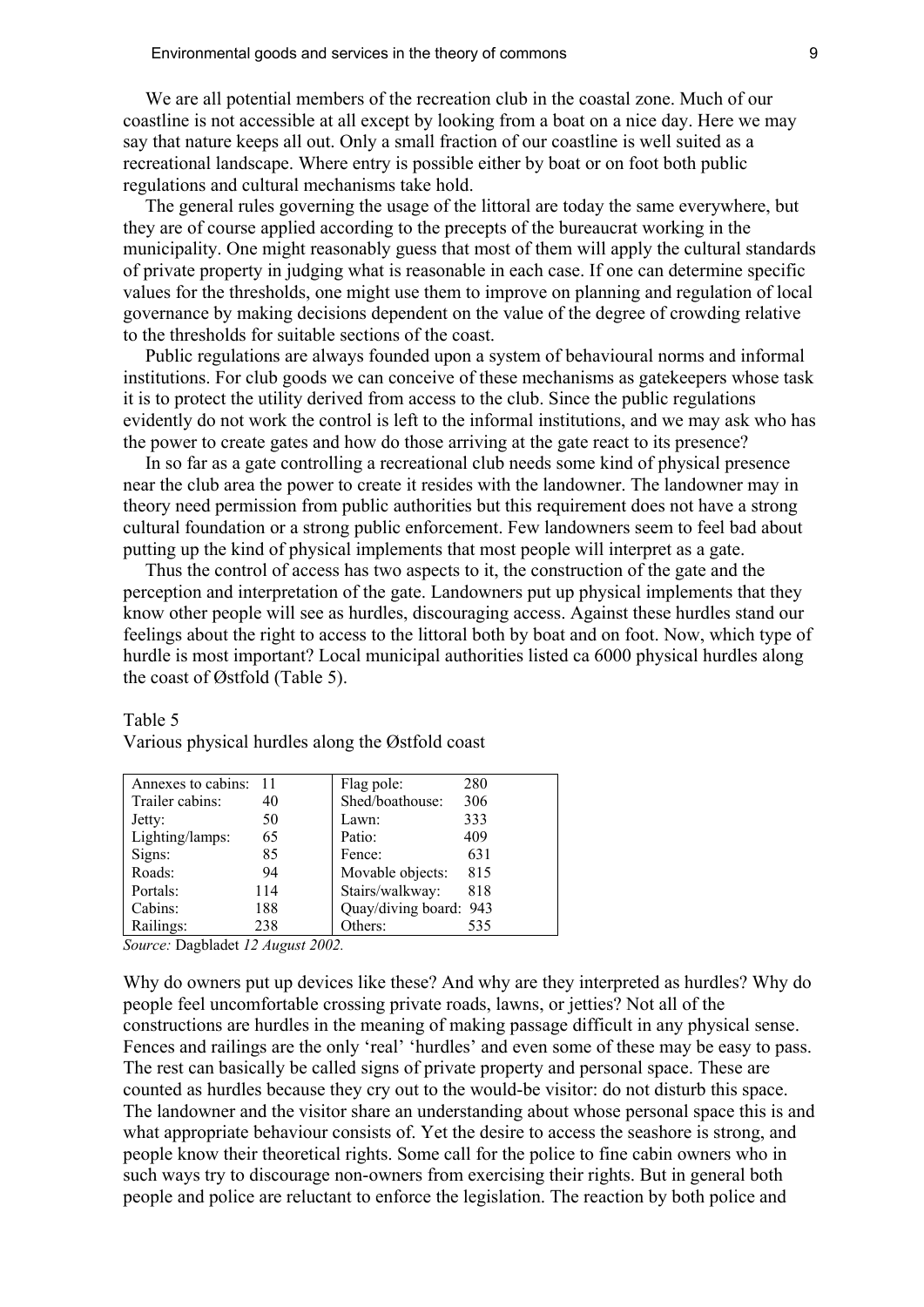people to these kinds of hurdles is a testimony to the strength of our cultural precepts about private property rights, the legitimacy of ownership, and our preference for civilized behaviour in relation to access to land.

#### *Conclusion*

The effort to institute the all people's rights as being more important than the land owner's rights cannot be seen as a success. In the long struggle between the urban interest in open access to the littoral and the traditional property rights interests of landowners it would seem that the landowners are winning. And if the occasional visitor to the shore can win only by giving up on the cultural norms defining civilized behaviour in relation to private property, the repercussions in other fields may be too high a price. This may create an occasion for rethinking the problem. To overcome the cultural precepts about private property one might think of creating special rules for the littoral. One needs rules adapted to the existing rules of property rights, rather than rules that largely ignores them. One way of doing this might be to redefine the littoral, or rather the parts of the littoral that is well suited for recreation into a new type of commons. Even if we do not change policy but in the end still manage to protect the coastal zone, a new type of commons may in fact be what the final outcome will be.

Coastal commons encompassing recreational interests is not quite comparable to the old style commons comprising timber, pasture and wild game. We need to explore further the differences and how the theory of the commons may aid in the management of the new urban interests in nature.

### APPLYING THE THEORY OF THE COMMONS TO ENVIRONMENTAL GOODS AND **SERVICES**

Real world goods such as pasture, wildlife, timber, landscapes providing recreation, environmental services, or biodiversity will usually be a mixture of the various types of analytical goods, and thus the property rights to the resource need to solve the particular mix of externality problems found in each case. Problems of exclusion and subtractability, as well as the characteristics of externalities, are shaped in profound ways by the technology used in the appropriation of the good. The particular consequences of using a resource depend not only on the institutions but also on the available technology, including knowledge about how to transform resources into something more desirable.

### *Stopping/limiting toxic emissions*

While a clean environment can be considered a public good, toxic emissions to the environment from a point source can be considered a common pool resource (of negative value: a bad). It is difficult or impossible to exclude 'consumers' individually from suffering the bad. The bad is also cumulative in the sense that it becomes worse with increasing deposits of pollution. This is so whether there is only one actor polluting or it is decided by several individuals in uncoordinated actions. Usually it is assumed that there is a threshold for how much pollution the environment can handle by itself (variable by substance and ecosystem). If too many stakeholders put too much pollution into the environment the negative impact (the externality) will escalate and propagate down the queue from the point of emission. Thus those closest to the head of the queue will be worst hit by the pollution.

### *Protecting/enhancing ecosystem services*

Ecosystem services such as protection against floods, soil erosion, avalanches, and landslides can be considered club resources (of positive value). In the relevant local setting it may be difficult but not impossible to exclude consumers individually from enjoying the benefits of such services. The benefits themselves are non-subtractable. Often such benefits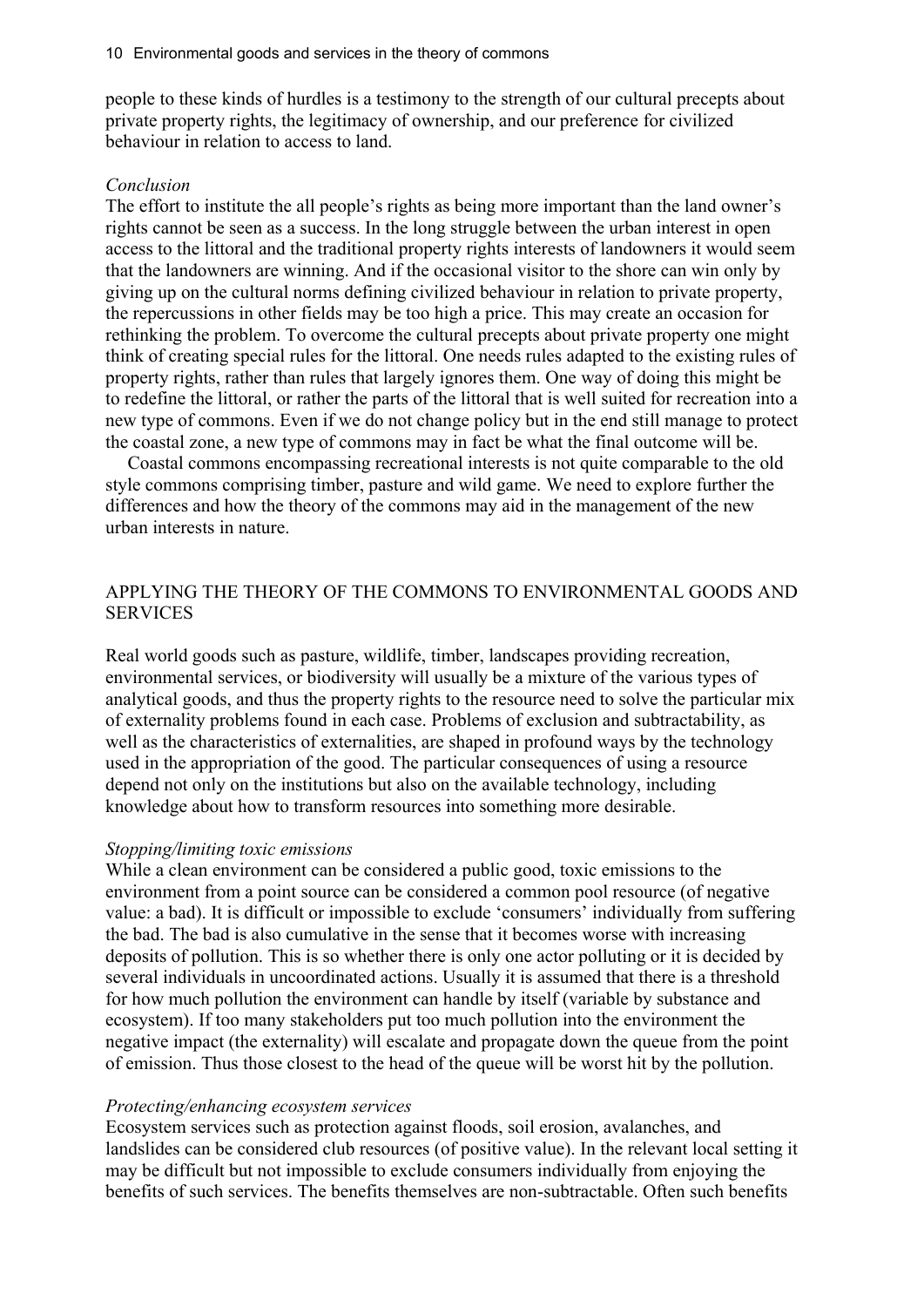are maintained by one or more individuals refraining from removing material benefits like forest cover or water. If the maintenance of the environmental capacity to provide services is jeopardised, the bad that follows will be a common pool bad similar to the toxic emission. Usually it is assumed that there are thresholds for forest cover and water tables below which there is a rapidly increasing probability of catastrophic reorganisation of the environment with repercussions propagating along the queue from the point of reorganisation. Thus, in this case lack of maintenance of the club good transforms it into a common pool bad.

### *Protecting/enhancing recreational, symbolic, and information values*

Landscapes providing recreation are club resources. For recreation you have to enter the landscape to enjoy it, hence exclusion is possible even if difficult. The enjoyment is not subtractable. However, it is subject to crowding. With increasing crowding above some threshold the enjoyment tend to become increasingly diminished. The discomfort is experienced uniformly throughout the club (except for individual variations in tolerance of crowding).

Landscapes giving symbolic values (heritage sites) or scientific information values (nature reserves and other protected areas) are basically public goods as long as their existence values are emphasised. A resource such as knowledge is non-subtractable and there is no rivalry in its consumption unless patent legislation introduces such rivalry. By awarding patent rights to some piece of information about the genetic diversity the public goods character of the information is transformed into a private good. If one has to visit a particular locality to enjoy the information or symbolic value vested in the landscape it becomes a club good similar to recreation.

#### *Comment*

It is interesting to note that environmental goods and services can be seen as club goods as long as they are maintained, but that they transform into common pool 'bads' if the service or good is not provided any more. This means that the theory of commons will be interesting for pollution management. Cleaning up an environment entails the collective action problems studied in the theory of commons. Maintaining the desired level of non-pollution of an environment entails the problems encountered in maintaining a club. For ecosystem services depending on the non-usage or stinted usage of traditional resources such as forests or water, the collective action problems of common pool resources are present in the 'production' of the goods and services. The specific persons or groups holding rights to these resources bear the cost. It would seem reasonable that their forgone income were compensated. But since the benefits of the resulting ecosystem goods and services have the character of a club good this entails the problem of free riding for its production. The costs of production have to be covered in ways avoiding the possibilities for free riding.

This link between traditional resources (water, forest) and the ecosystem services is of general interest. Recreation and biodiversity will for example depend heavily on how traditional resources are utilized. The interdependence of many of the goods and services of different types is in one sense obvious. But is it acknowledged by the legislation? And where it is acknowledged, how is it dealt with?

### PROPERTY RIGHTS TO ENVIRONMENTAL GOODS AND SERVICES

Analytical studies of the management of natural resources rely on contributions from many disciplines (theories of collective action, theories of neo-institutional economics, theories of the construction of social reality, theories of cultural evolution, and theories of ecosystem dynamics). Currently they seem to be converging on the study of the creation, maintenance,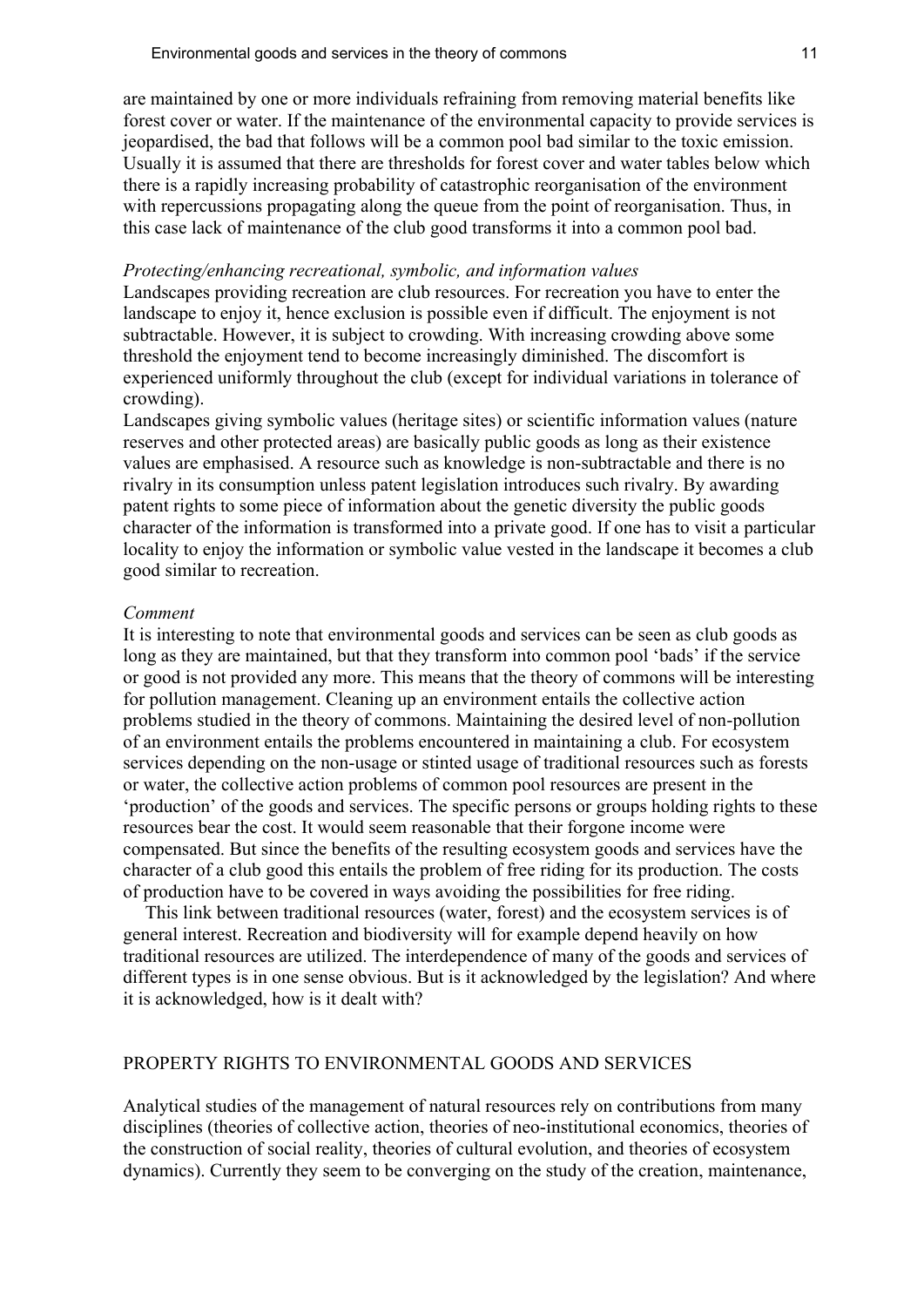and transformation of property rights<sup>9</sup> to explain and understand empirical regularities in the rather frequent failures of natural resources management efforts.

We noted above that while an acceptable level of environmental goods and services were maintained they could be classified as club goods. This means that since all members of the club will enjoy the benefits, the problem of crowding has to be monitored and controlled by membership. A club good differs from a pure public good only by being local in relation to the surrounding social system. Local public goods may be produced and managed by either private or public actors. Public actors will usually be able to cover the cost of production by taxing every member of the club. For private producers of club goods a diversity of mechanisms have been identified (Olson 1965, Cornes & Sandler 1986), usually combinations of membership fees bundled with suitable private goods.

For environmental goods and services the efforts or expenditures required to maintain the level of service will in most cases appear as incomes foregone by not exploiting goods like forest or water. These costs are not evenly distributed. Depending on the distribution of property rights to the traditional resources, the level of conflict around the institution of new public regulations will vary. If the club is to be a private undertaking (a private recreation area) the organisation must either include landowners and other stakeholders or in other ways accommodate their interests to align incentives for maintenance and enjoyment. One would expect that environmental goods and services should be the task of local public actors with powers to tax its constituency.

### CONCLUDING REMARKS

At the outset it was assumed that there was a difference between values where there is rivalry in appropriation and values where there is non-rivalry. The discussion has basically confirmed this. Perhaps more importantly, the discussion has shown that the characteristic of rivalry is not static. It changes with how the context is defined or interpreted. Genetic information may be a public good or it may be a private good depending on the institutional setting. Thresholds in use or enjoyment may also trigger shifts in the character of a good. The club good of a clean environment may at a certain level of pollution become a common pool bad.

### **REFERENCES**

 $\overline{a}$ 

- Baumol, W.J., Oates, W.E. 1988. *The theory of environmental policy*. 2<sup>nd</sup> ed. Cambridge University Press, Cambridge.
- Beck, U. 1986 [1991]. *Risk society. Towards a new modernity*. Sage, London.
- Breen, B. 1993. Environmental law from resources to recovery. Campbell-Mohn, C. (ed.) *Environmental law from resources to recovery*, 51-70. West Publishing, St Paul, Minn.
- Bromley, D.W. 1991. *Environment and economy. Property rights & public policy*. Basil Blackwell, New York.
- Buck, S. 1996. *Understanding environmental administration and law*. Island Press, Washington D.C.
- Cornes, R., Sandler, T. 1986. *The theory of externalities, public goods, and club goods.* Cambridge University Press, Cambridge.
- Devlin, R.A., Grafton, R.Q. 1998. *Economic rights and environmental wrongs. Property rights for the common good*. Edward Elgar, Northampton, MA.

<sup>&</sup>lt;sup>9</sup> In the Anglo-American world rights and duties in relation to land and resources are for historical reasons usually referred to as tenure rights. Here they will be called property rights. Property rights will also be taken to comprise the customary usufruct rights to resources as well as the statutory rights and duties enforced by state authorities.